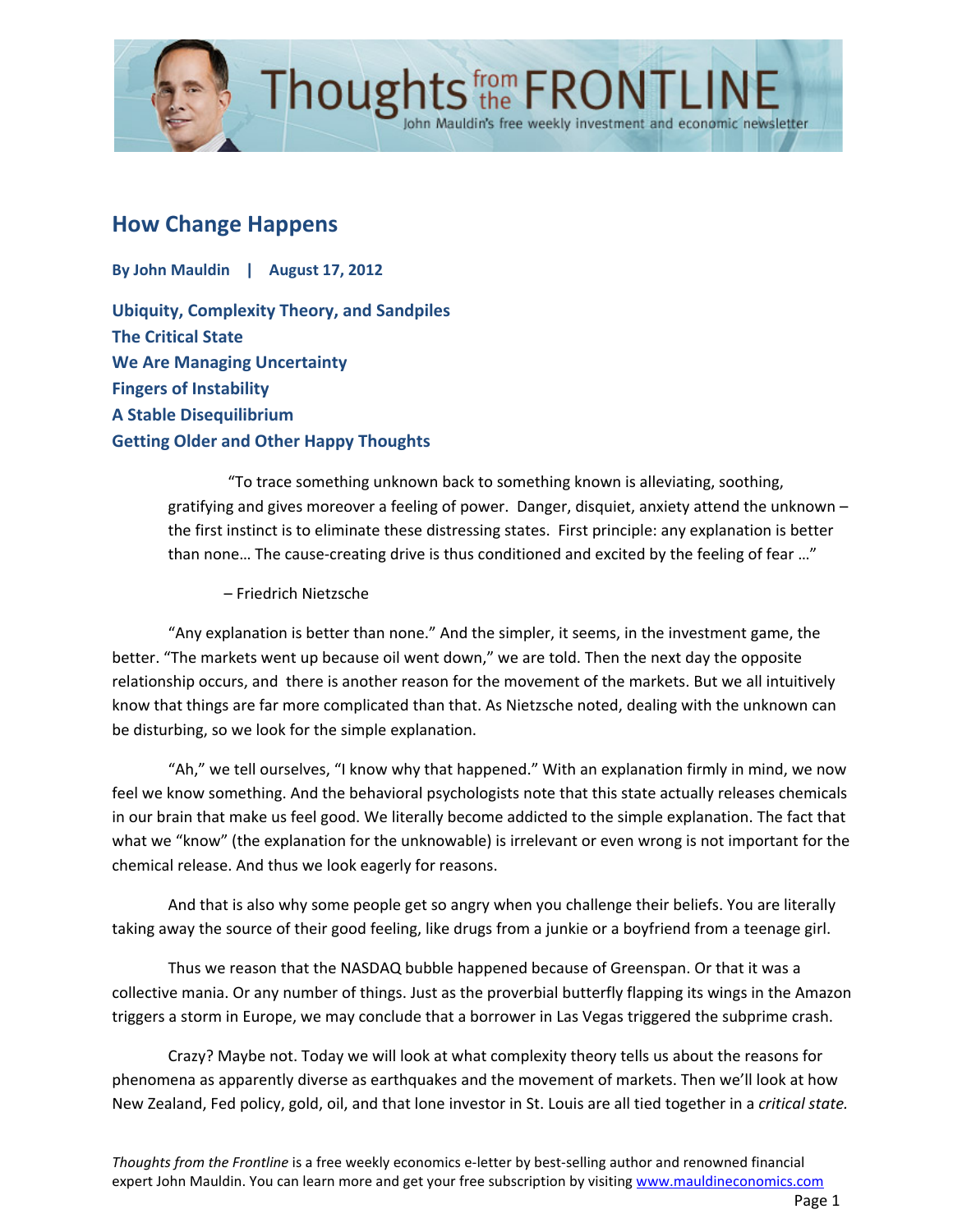Of course, how critical and which state are the issues.

This is an encore appearance of the letter that is clearly the most popular one I have ever written, updated with a few thoughts from recent times (it was also part of a chapter in *Endgame)*. Numerous reviewers have stated that this one letter should be read every year. As you read, or reread, I'll be enjoying a week off. I have gone off to a secret location to relax and get away, all by my lonesome, which is something I have really not done for years. It will be interesting to see if I can adjust to all the peace and quiet, but so far I am coping quite well. And now, let's think about *ubiquity*.

#### **Ubiquity, Complexity Theory, and Sandpiles**

We are going to start our explorations with excerpts from a very important book by Mark Buchanan, called *Ubiquity: Why Catastrophes Happen.* I HIGHLY recommend it to those of you who, like me, are trying to understand the complexity of the markets. Not directly about investing, although he touches on it, it is about chaos theory, complexity theory and critical states. It is written in a manner any layman can understand. There are no equations, just easy to grasp, well-written stories and analogies. www.amazom.com/ubiquity.

As kids, we all had the fun of going to the beach and playing in the sand. Remember taking your plastic buckets and making sand piles? Slowly pouring the sand into an ever bigger pile, until one side of the pile started an avalanche?

Imagine, Buchanan says, dropping one grain of sand after another onto a table. A pile soon develops. Eventually, just one grain starts an avalanche. Most of the time it is a small one, but sometimes it builds on itself and it seems like one whole side of the pile slides down to the bottom.

Well, in 1987 three physicists, named Per Bak, Chao Tang, and Kurt Weisenfeld began to play the sandpile game in their lab at Brookhaven National Laboratory in New York. Now, actually piling up one grain of sand at a time is a slow process, so they wrote a computer program to do it. Not as much fun, but a whole lot faster. Not that they really cared about sandpiles. They were more interested in what are called nonequilibrium systems.

They learned some interesting things. What is the typical size of an avalanche? After a huge number of tests with millions of grains of sand, they found that there is no typical number. "Some involved a single grain; others, ten, a hundred or a thousand. Still others were pile-wide cataclysms involving millions that brought nearly the whole mountain down. At any time, literally anything, it seemed, might be just about to occur."

The piles were indeed completely chaotic in their unpredictability. Now, let's read this next paragraph from Buchanan slowly. It is important, as it creates a mental image that may help us understand the organization of the financial markets and the world economy. (emphasis mine)

"To find out why [such unpredictability] should show up in their sandpile game, Bak and colleagues next played a trick with their computer. Imagine peering down on the pile from above, and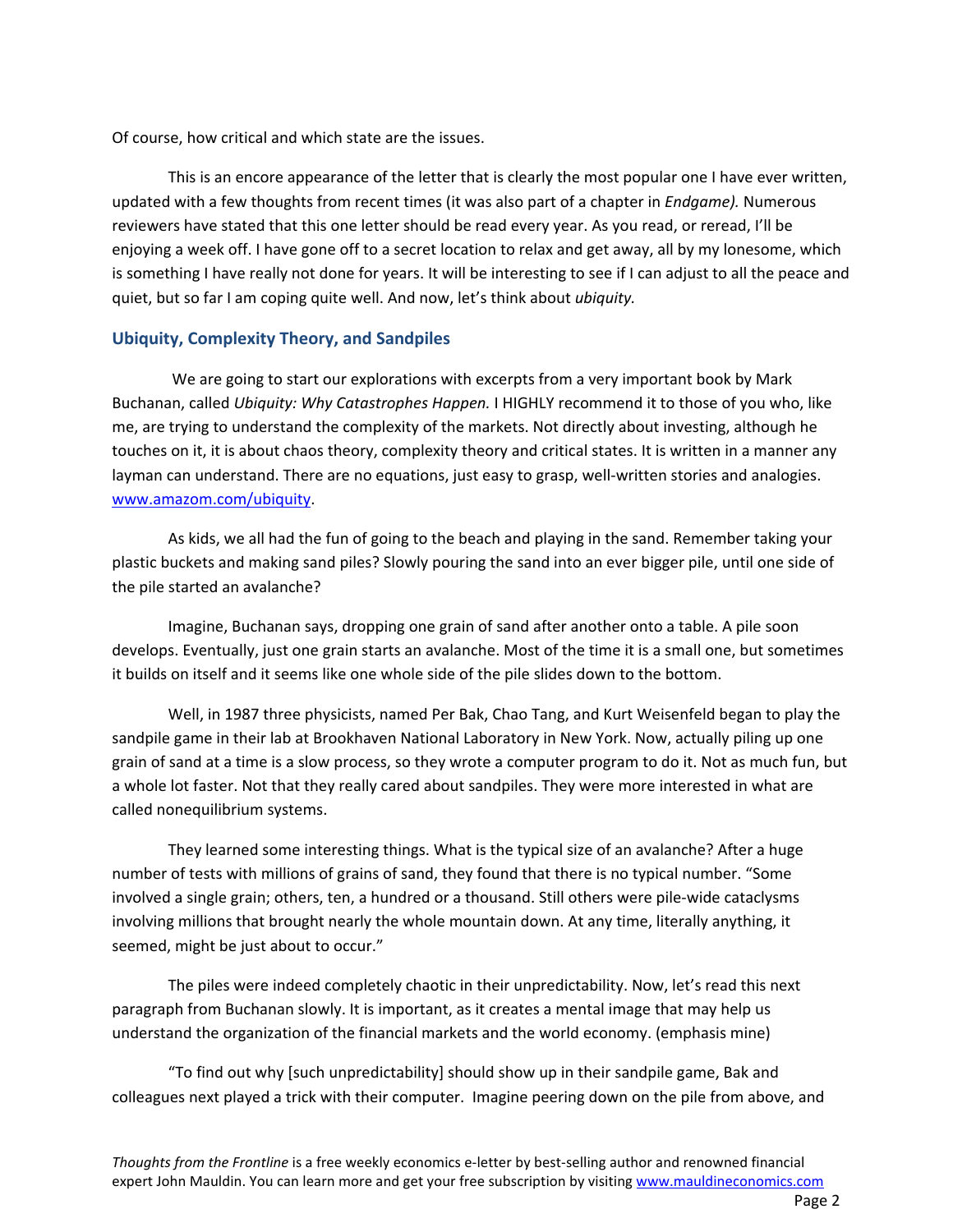coloring it in according to its steepness. Where it is relatively flat and stable, color it green; where steep and, in avalanche terms, 'ready to go,' color it red. What do you see? They found that at the outset the pile looked mostly green, but that, as the pile grew, the green became infiltrated with ever more red. With more grains, the scattering of red danger spots grew until a dense skeleton of instability ran through the pile. Here then was a clue to its peculiar behavior: a grain falling on a red spot can, by domino-like action, cause sliding at other nearby red spots. If the red network was sparse, and all trouble spots were well isolated one from the other, then a single grain could have only limited repercussions. But when the red spots come to riddle the pile, the consequences of the next grain become fiendishly unpredictable. It might trigger only a few tumblings, or it might instead set off a cataclysmic chain reaction involving millions. The sandpile seemed to have configured itself into a hypersensitive and peculiarly unstable condition in which the next falling grain could trigger a response of any size whatsoever."

#### **The Critical State**

Something only a math nerd could love? Scientists refer to this as a critical state. The term critical state can mean the point at which water would go to ice or steam, or the moment that critical mass induces a nuclear reaction, etc. It is the point at which something triggers a change in the basic nature or character of the object or group. Thus, (and very casually for all you physicists) we refer to something being in a critical state (or use the term critical mass) when there is the opportunity for significant change.

"But to physicists, [the critical state] has always been seen as a kind of theoretical freak and sideshow, a devilishly unstable and unusual condition that arises only under the most exceptional circumstances [in highly controlled experiments]... In the sandpile game, however, a critical state seemed to arise naturally through the mindless sprinkling of grains."

Thus, they asked themselves, could this phenomenon show up elsewhere? In the earth's crust triggering earthquakes, or as wholesale changes in an ecosystem - or as a stock market crash? "Could the special organization of the critical state explain why the world at large seems so susceptible to unpredictable upheavals?" Could it help us understand not just earthquakes, but why cartoons in a third rate paper in Denmark could cause world-wide riots?

Buchanan concludes in his opening chapter: "There are many subtleties and twists in the story ... but the basic message, roughly speaking, is simple: The peculiar and exceptionally unstable organization of the critical state does indeed seem to be ubiquitous in our world. Researchers in the past few years have found its mathematical fingerprints in the workings of all the upheavals I've mentioned so far [earthquakes, eco-disasters, market crashes], as well as in the spreading of epidemics, the flaring of traffic jams, the patterns by which instructions trickle down from managers to workers in the office, and in many other things. At the heart of our story, then, lies the discovery that networks of things of all kinds atoms, molecules, species, people, and even ideas – have a marked tendency to organize themselves along similar lines. On the basis of this insight, scientists are finally beginning to fathom what lies behind tumultuous events of all sorts, and to see patterns at work where they have never seen them before."

Now, let's think about this for a moment. Going back to the sandpile game, you find that as you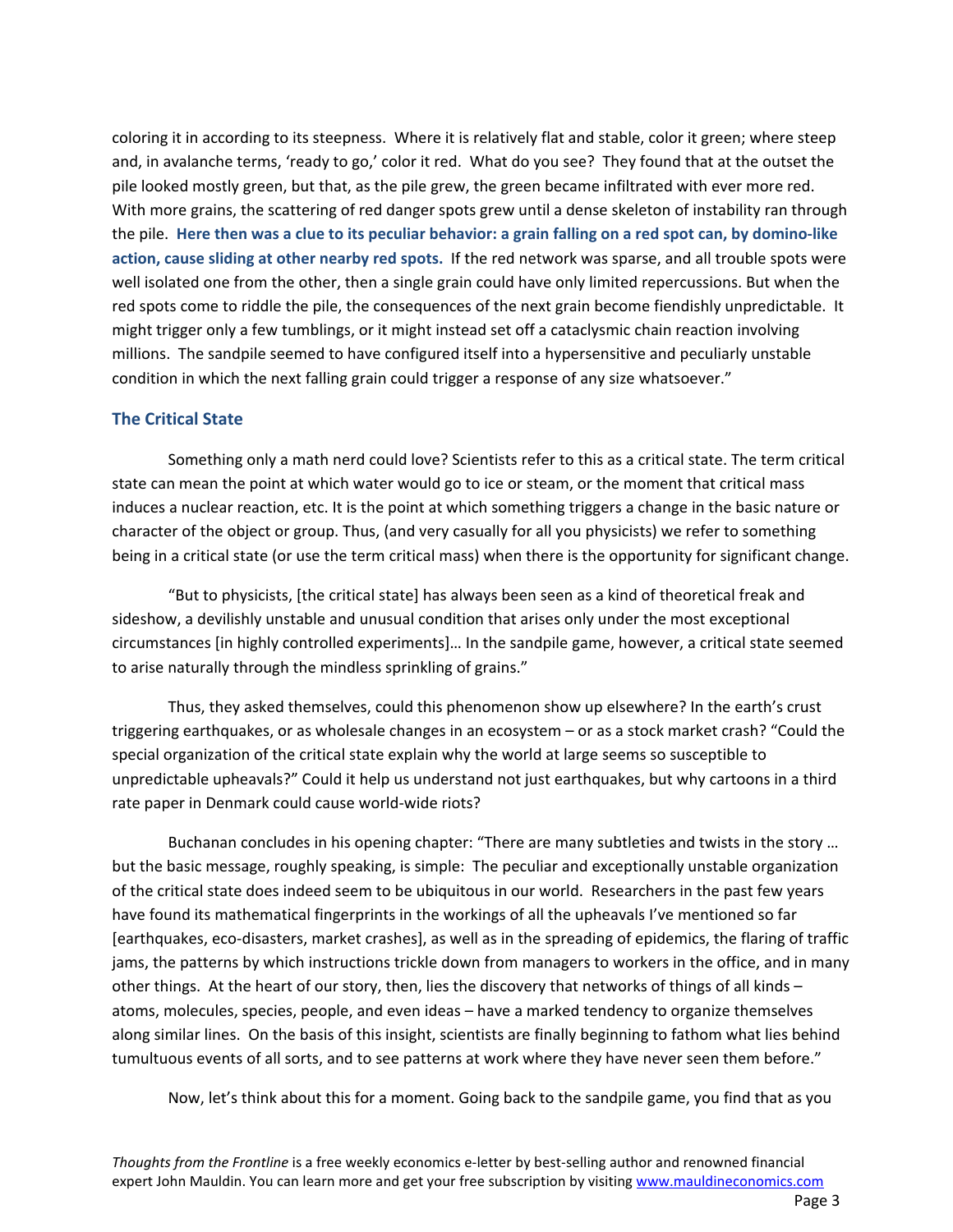double the number of grains of sand involved in an avalanche, the probability of an avalanche becomes 2.14 times more likely. We find something similar in earthquakes. In terms of energy, the data indicate that earthquakes become four times less likely each time you double the energy they release. Mathematicians refer to this as a "power law," a special mathematical pattern that stands out in contrast to the overall complexity of the earthquake process.

## **Fingers of Instability**

So what happens in our game? "...after the pile evolves into a critical state, many grains rest just on the verge of tumbling, and these grains link up into 'fingers of instability' of all possible lengths. While many are short, others slice through the pile from one end to the other. So the chain reaction triggered by a single grain might lead to an avalanche of any size whatsoever, depending on whether that grain fell on a short, intermediate or long finger of instability."

Now, we come to a critical point in our discussion of the critical state. Again, read this with the markets in mind (again, emphasis mine):

"In this simplified setting of the sandpile, the power law also points to something else: the surprising conclusion that even the greatest of events have no special or exceptional causes. After all, every avalanche large or small starts out the same way, when a single grain falls and makes the pile just slightly too steep at one point. What makes one avalanche much larger than another has nothing to do with its original cause, and nothing to do with some special situation in the pile just before it starts. Rather, it has to do with the perpetually unstable organization of the critical state, which makes it always possible for the next grain to trigger an avalanche of any size."

Now, let's couple this idea with a few other concepts. First, Hyman Minsky (who should have been a Nobel laureate) points out that stability leads to instability. The more comfortable we get with a given condition or trend, the longer it will persist and then when the trend fails, the more dramatic the correction. The problem with long term macroeconomic stability is that it tends to produce unstable financial arrangements. If we believe that tomorrow and next year will be the same as last week and last year, we are more willing to add debt or postpone savings in favor of current consumption. Thus, says Minsky, the longer the period of stability, the higher the potential risk for even greater instability when market participants must change their behavior.

Relating this to our sandpile, the longer that a critical state builds up in an economy, or in other words, the more "fingers of instability" that are allowed to develop a connection to other fingers of instability, the greater the potential for a serious "avalanche."

## **We Are Managing Uncertainty**

Or, maybe a series of smaller shocks lessens the long reach of the fingers of instability, giving a paradoxical rise to even more apparent stability. As the late Hunt Taylor wrote:

"Let us start with what we know. First, these markets look nothing like anything I've ever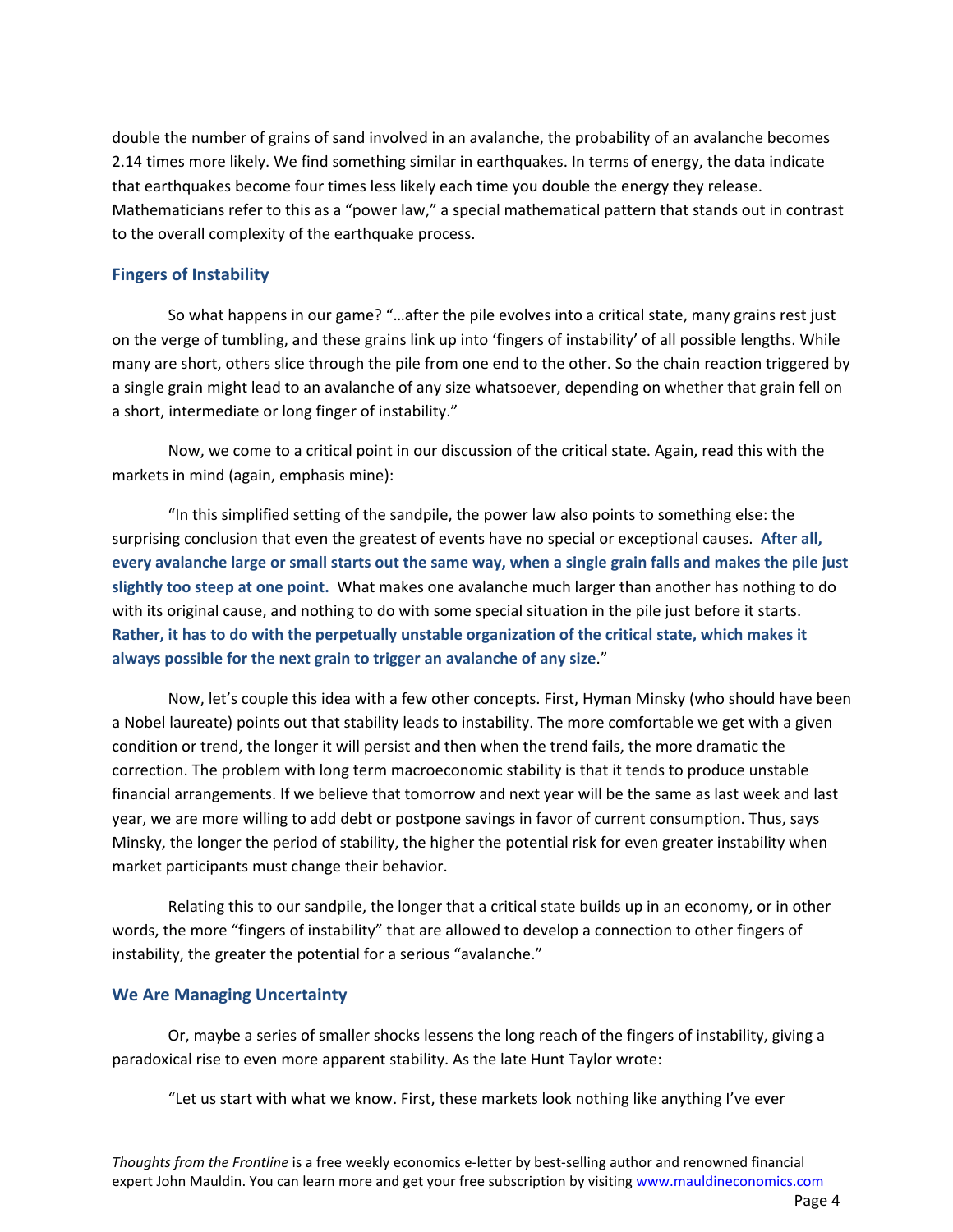encountered before. Their stunning complexity, the staggering number of tradable instruments and their interconnectedness, the light-speed at which information moves, the degree to which the movement of one instrument triggers nonlinear reactions along chains of related derivatives, and the requisite level of mathematics necessary to price them speak to the reality that we are now sailing in uncharted waters....

"I've had 30-plus years of learning experiences in markets, all of which tell me that technology and telecommunications will not do away with human greed and ignorance. I think we will drive the car faster and faster until something bad happens. And I think it will come, like a comet, from that part of the night sky where we least expect it. This is something old.

"I think shocks will come, but they will be shallower, shorter. They will be harder to predict, because we are not really managing risk anymore. We are managing uncertainty – too many new variables, plus leverage on a scale we have never encountered (something borrowed). And, when the inevitable occurs, the buying opportunities that result will be won by the technologically enabled swift."

Another way to think about it is the way Didier Sornette, a French geophysicist, has described financial crashes in his wonderful book *Why Stock Markets Crash* (the math, though, was far beyond me!). He wrote, "[T]he specific manner by which prices collapsed is not the most important problem: a crash occurs because the market has entered an unstable phase and any small disturbance or process may have triggered the instability. Think of a ruler held up vertically on your finger: this very unstable position will lead eventually to its collapse, as a result of a small (or an absence of adequate) motion of your hand or due to any tiny whiff of air. The collapse is fundamentally due to the unstable position; the instantaneous cause of the collapse is secondary."

When things are unstable, it isn't the last grain of sand that causes the pile to collapse or the slight breeze that causes the ruler on your fingertip to fall. Those are the "proximate" causes. They're the closest reasons at hand for the collapse. The real reason, though, is the "remote" cause, the farthest reason. The farthest reason is the underlying instability of the system itself.

A fundamentally unstable system is exactly what we saw in the recent credit crisis. Consumers all through the world's largest economies borrowed money for all sorts of things, because times were good. Home prices would always go up and the stock market was back to its old trick of making 15% a year. And borrowing money was relatively cheap. You could get 2% short-term loans on homes, which seemingly rose in value 15% a year, so why not buy now and sell a few years down the road?

Greed took over. Those risky loans were sold to investors by the tens and hundreds of billions of dollars, all over the world. And as with all debt sandpiles, the fault lines started to appear. Maybe it *was* that one loan in Las Vegas that was the critical piece of sand; we don't know, but the avalanche was triggered.

You may not remember this, but I was writing about the problems with subprime debt way back in 2005 and 2006. But as the problem actually emerged, respected people like Ben Bernanke (the chairman of the Fed) said that the problem was not all that big and that the fallout would be "contained." (I bet he wishes he could have that statement back!)

But it wasn't contained. It caused banks to realize that what they thought was AAA credit was actually a total loss. And as banks looked at what was on their books, they wondered about their fellow banks. How bad were they? Who knew? Since no one did, they stopped lending to each other. Credit simply froze. They stopped taking each other's letters of credit, and that hurt world trade. Because banks

*Thoughts from the Frontline* is a free weekly economics e-letter by best-selling author and renowned financial expert John Mauldin. You can learn more and get your free subscription by visiting www.mauldineconomics.com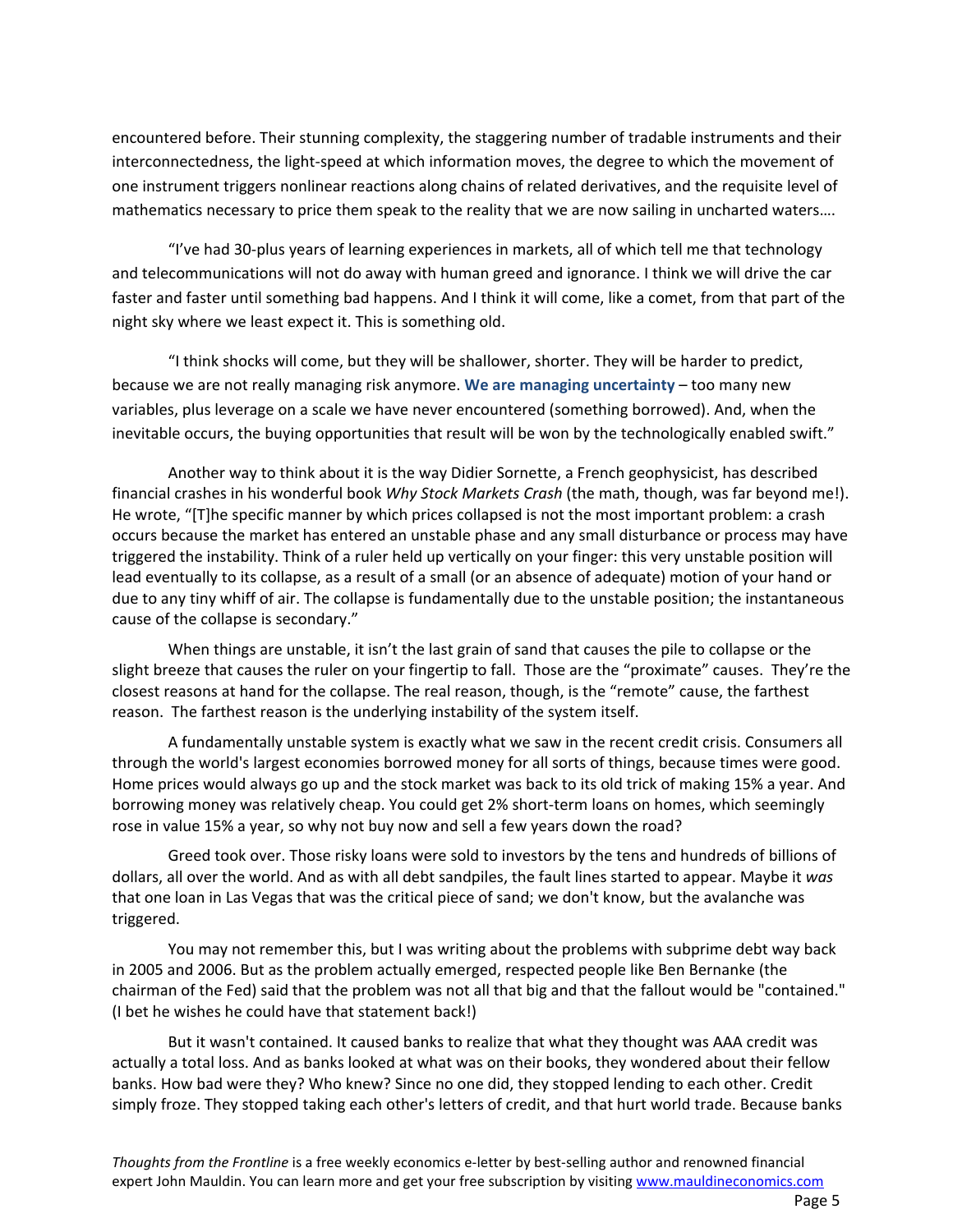were losing money, they stopped lending to smaller businesses. Commercial paper dried up. All those "safe" off-balance-sheet funds that banks created were now folding (what my friend Paul McCulley first labeled as the Shadow Banking System). Everyone sold what they could, not what they wanted to, to cover their debts. It was a true panic. Businesses started laying off people, who in turn stopped spending as much.

As I read through this again, I think I have an insight. It is one of the reasons we get "fat tails." In theory, returns on investment should look like a smooth bell curve, with the ends tapering off into nothing. According to the theoretical distribution, events that deviate from the mean by five or more standard deviations ("5-sigma events") are extremely rare, with 10 or more sigma being practically impossible – at least in theory. However, under certain circumstances, such events are more common than expected; 15-sigma or even rarer events have happened in the world of investments. Examples of such unlikely events include Long Term Capital in the late '90's and any of a dozen bubbles in history. Because the real-world commonality of high-sigma events is much greater than in theory, the distribution is "fatter" at the extremes ("tails") than a truly normal one.

Thus, the build-up of critical states, those fingers of instability, is perpetuated even as, and precisely because, we hedge risks. We try to "stabilize" the risks we see, shoring them up with derivatives, emergency plans, insurance, and all manner of risk-control procedures. And by doing so, the economic system can absorb body blows that would have been severe only a few decades ago. We distribute the risks and the effects of the risk throughout the system.

Yet as we reduce the known risks, we sow the seeds for the next 10-sigma event. It is the improbable risks that we do not yet see that will create the next real crisis. It is not that the fingers of instability have been removed from the equation, it is that they are in different places and are not yet visible.

A second related concept is from game theory. The Nash equilibrium (named after John Nash, he of *The Beautiful Mind)* is a kind of optimal strategy for games involving two or more players, whereby the players reach an outcome to mutual advantage. If there is a set of strategies for a game with the property that no player can benefit by changing his strategy while (if) the other players keep their strategies unchanged, then that set of strategies and the corresponding payoffs constitute a Nash equilibrium.

# **A Stable Disequilibrium**

So we end up in a critical state of what Paul McCulley calls a "stable disequilibrium." We have "players" of this game from all over the world tied inextricably together in a vast dance through investment, debt, derivatives, trade, globalization, international business and finance. Each player works hard to maximize their own personal outcome and to reduce their exposure to "fingers of instability."

But the longer we go on, asserts Minsky, the more likely and violent an "avalanche" is. The more the fingers of instability can build. The more that state of stable disequilibrium can go critical on us.

Go back to 1997. Thailand began to experience trouble. The debt explosion in Asia began to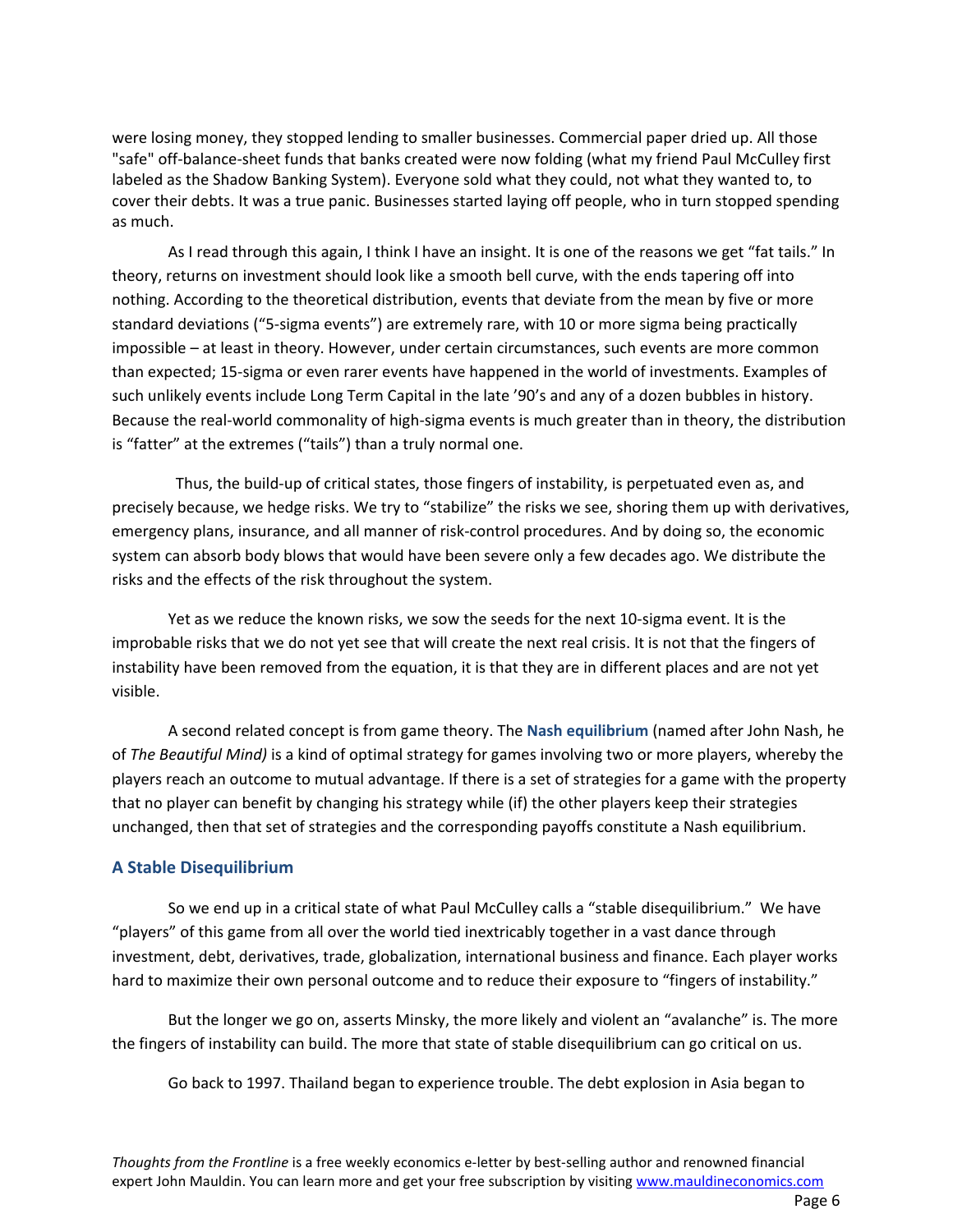unravel. Russia was defaulting on its bonds. (Astounding. Was it less than ten years ago? Now Russian is awash in capital. Who could anticipate such a dramatic turn of events?) Things on the periphery, small fingers of instability, began to impinge on fault lines in the major world economies. Something that had not been seen before happened: the historically sound and logical relationship between 29- and 30-year bonds broke down. Then country after country suddenly and inexplicably saw that relationship in their bonds begin to correlate, an unheard-of event. A diversified pool of debt was suddenly no longer diversified.

The fingers of instability reached into Long Term Capital Management and nearly brought the financial world to its knees.

If it were not for the fact that we are coming to the closing innings of the Debt Supercycle, we would already be in a robust recovery. But we are not. And sadly, we have a long way to go with this deleveraging process. It will take years.

You can't borrow your way out of a debt crisis, whether you are a family or a nation. And, as too many families are finding out today, if you lose your job you can lose your home. People who were once very creditworthy are now filing for bankruptcy and walking away from homes. All those subprime loans going bad put huges numbers of homes back onto the market, which caused prices to fall on all homes, which caused an entire home-construction industry to collapse, which hurt all sorts of ancillary businesses, which caused more people to lose their jobs and give up their homes, and on and on. The connections in the housing part of the sandpile were long and deep.

It's all connected. We built a very unstable sand pile and it came crashing down, and now we have to dig out from the problem. And the problem was too much debt. It will take years, as banks write off home loans and commercial real estate and more, and we get down to a more reasonable level of debt as a country and as a world.

Bond markets require confidence above all else. If Greece defaults, then how far away is Spain or Japan? (We now see that Spain is not all that far!) What makes the US so different, if we do not control our debt? As Reinhart and Rogoff show, when confidence goes, the end is very near. And it always comes faster than anyone expects. Bang! there goes the sandpile.

The global financial system is all connected. Tiny Greece and now larger Spain but soon Italy and even France (!) can make a huge difference in places far removed from Europe, just as our subprime debt created a crisis all over the world. The world financial system allowed too much risk to be taken on, and then spread that risk far and wide through fancy new financial engineering and securitizations. Many investors and pension funds thought that by buying a lot of different types of securities they were diversifying their risk, when in fact the same connected risk ran through almost everything.

Investments that are normally not correlated will again show a high degree of correlation, as they did during the recent crisis, just when we need that diversification of risk to help us. There is no reason to think it will be all that much different in the next crisis period. Investing is not easy.

## **Getting Older and Other Happy Thoughts**

We celebrated my Mother's 95<sup>th</sup> birthday last Tuesday. 140 people showed up to a nice reception and dinner. Both my father and mother were the youngest of 11 kids, so all my uncles and aunts have gone on, and even my direct cousins who were there were in their mid-80s. I am the "young" lad at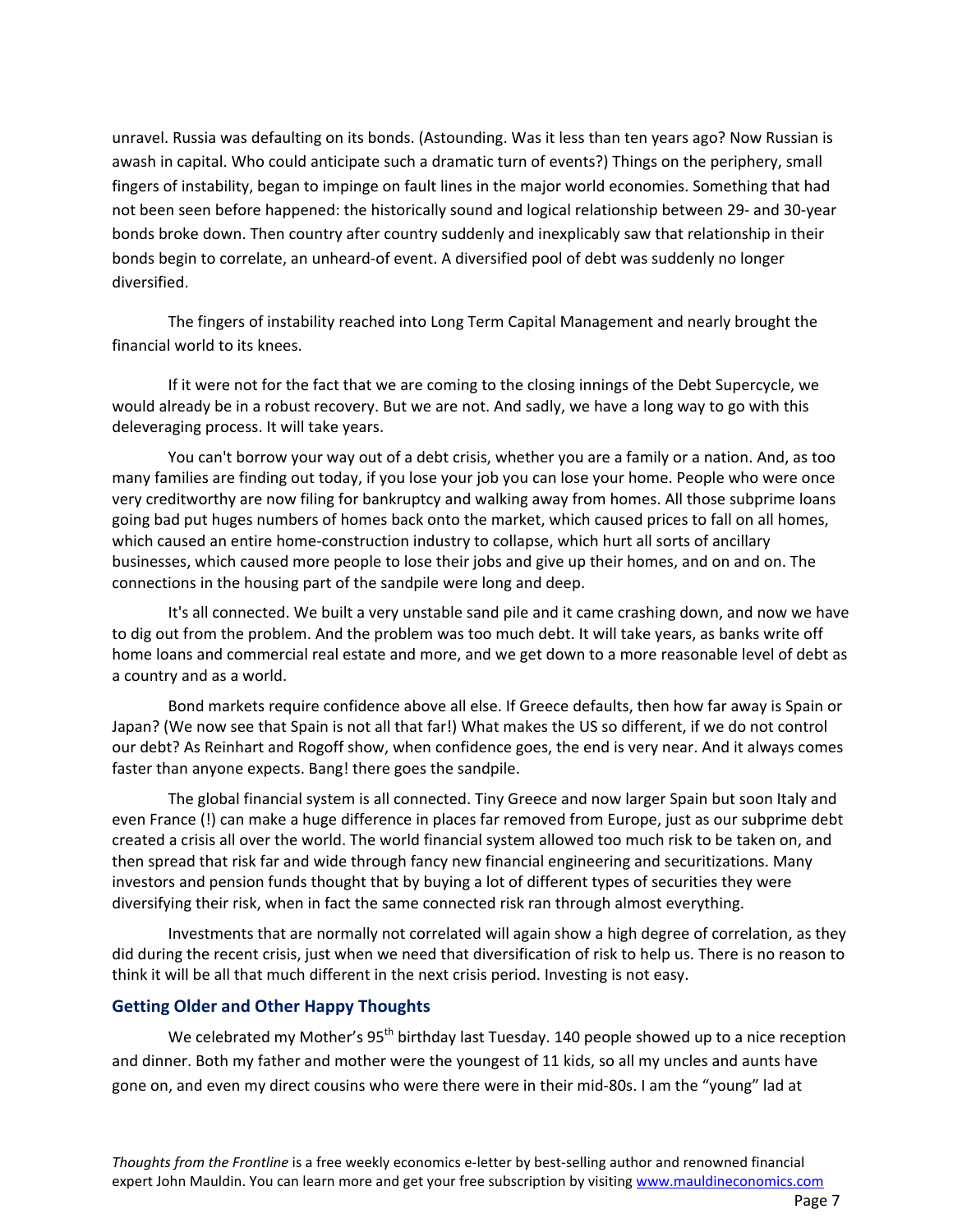almost 63. But mother has friends from many generations (through her Sunday school class of the last 30 years), who all showed up, as well as all the grandchildren and great-grandchildren and other remaining relatives.

I saw pictures of my mom that I had never seen. She was in Germany right after the war and traveled around Europe. Evidently my brother found the hidden box. She was one of the original shutterbugs and kept huge boxes of pictures, many of which she has already put into books for us kids.

I already knew she was a major babe back then, but I had never seen her with pictures of anyone besides my Dad. I am going to have to ask her about that. Who were those young bucks? She had about 300 mostly color postcards from Europe that she had sent back home and then retrieved, documenting her travels everywhere. This was an age before Facebook, when a postcard from the road was the only way to really communicate. It made me reflect on how times change, but the drive to communicate and stay in touch stays the same.

Watching the various generations interact was interesting. Both mother and dad basically stopped moving as they got older, and that lost mobility defined their existence. While mother is mentally as sharp as ever, she is confined to a small area and a few trips here and there. She was content to sit and read and watch TV (her religious shows and the news), and we simply could not get her to exercise. Then again, her life has not been easy. Mine is a dream compared to what she lived through.

But many in the Boomer generation (that would be me) remain far more active as they age. That lifestyle, combined with advances in medicine and health care, is letting us live longer and healthier.

I quit drinking (cold turkey) almost exactly a year ago, and I must report that I feel much better, which kind of surprises me. The improvement was gradual (nothing dramatic), but as I look back there is a qualitative difference. As someone quipped, you are allotted 50,000 gallons of alcohol in one life, and I had hit my limit.

Still, the last six months have been hellacious with travel, as my schedule simply got absurd, and most of the time I was either booked with meetings or had deadlines. I must confess that my typical 3-4 times a week in the gym was the victim of that schedule. And THAT I can feel. Talk about bad choices.

My mother's birthday party reminded me (among a lot of other things) that I cannot take my body for granted, and that I am way too stiff for a (relatively) young man. That will change. This week, I simply got on a plane to a resort with a good gym and spa and will spend five days starting a routine to get back to some semblance of whatever counts as being "in shape" at 63. This time with more stretching and lighter weights/more reps. A man has to know his limitations, and mine will get much more confining if I don't make staying in shape a priority. And when I am on the road, gym time will get scheduled first. My health is not something I want to take for granted.

All the check-ups and blood work, vitamins, supplements and eating healthy will not help if I do not do the work to maintain my health. Getting older is much better than the alternative, but I have no desire to go gently into that good night. I hope to be writing to you in 20 years. It is just too much fun to

*Thoughts from the Frontline* is a free weekly economics e-letter by best-selling author and renowned financial expert John Mauldin. You can learn more and get your free subscription by visiting www.mauldineconomics.com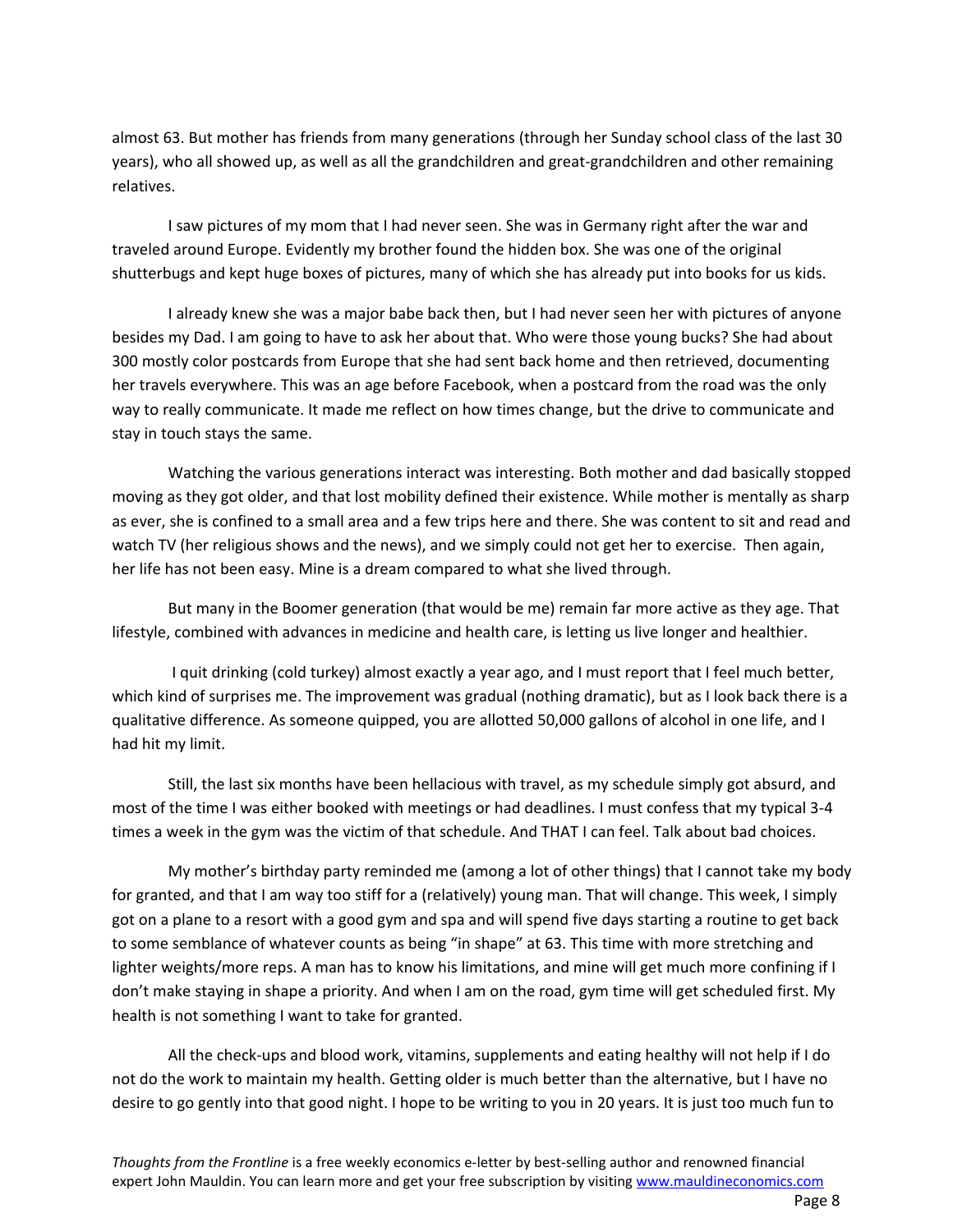not keep it up.

And you need to stay in shape so you can be reading me in 20 years. I need all my million best friends to stay with me! So get with the program!

And with that thought, let me hit the send button. The gym calls, and some good books (nonfinance!), and a ton of little things I have put off and want to do are on tap for this weekend. I am going to live on the edge and learn to put music on my iPhone without having to ask a friend or one of my kids.

Have a great week. Brother Iron and Sister Steel are calling.

Your wondering how long I will be sore analyst,

John!Mauldin!

# **Share Your Thoughts on This Article**

**Post a Comment** 

Send to a Friend | Print Article | View as PDF | Permissions/Reprints | Previous Article

*Thoughts From the Frontline* is a free weekly economic e-letter by best-selling author and renowned financial expert, John Mauldin. You can learn more and get your free subscription by visiting http://www.mauldineconomics.com.

Please write to subscribers@mauldineconomics.com to inform us of any reproductions, including when and where copy will be reproduced. You must keep the letter intact, from introduction to disclaimers. If you would like to quote brief portions only, please reference http://www.mauldineconomics.com.

To subscribe to John Mauldin's e-letter, please click here: http://www.mauldineconomics.com/subscribe/

To change your email address, please click here: http://www.mauldineconomics.com/change-address

If you would ALSO like changes applied to the Mauldin Circle e-letter, please include your old and new email address along with a note requesting the change for both e-letters and send your request to compliance@2000wave.com.

To unsubscribe, please refer to the bottom of the email.

*Thoughts From the Frontline* and JohnMauldin.com is not an offering for any investment. It represents only the opinions of John Mauldin and those that he interviews. Any views expressed are provided for information purposes only and should not be construed in any way as an offer, an endorsement, or inducement to invest and is not in any way a testimony of, or associated with, Mauldin's other firms. John Mauldin is the Chairman of Mauldin Economics, LLC. He also is the President of Millennium Wave Advisors, LLC (MWA) which is an investment advisory firm registered with multiple states, President and registered representative of Millennium Wave Securities, LLC, (MWS) member FINRA, SIPC. MWS is also a Commodity Pool Operator (CPO) and a Commodity Trading Advisor (CTA) registered with the CFTC, as well as an Introducing Broker (IB) and NFA Member. Millennium Wave Investments is a dba of MWA LLC and MWS LLC. This message may contain information that is confidential or privileged and is

*Thoughts from the Frontline* is a free weekly economics e-letter by best-selling author and renowned financial expert John Mauldin. You can learn more and get your free subscription by visiting www.mauldineconomics.com